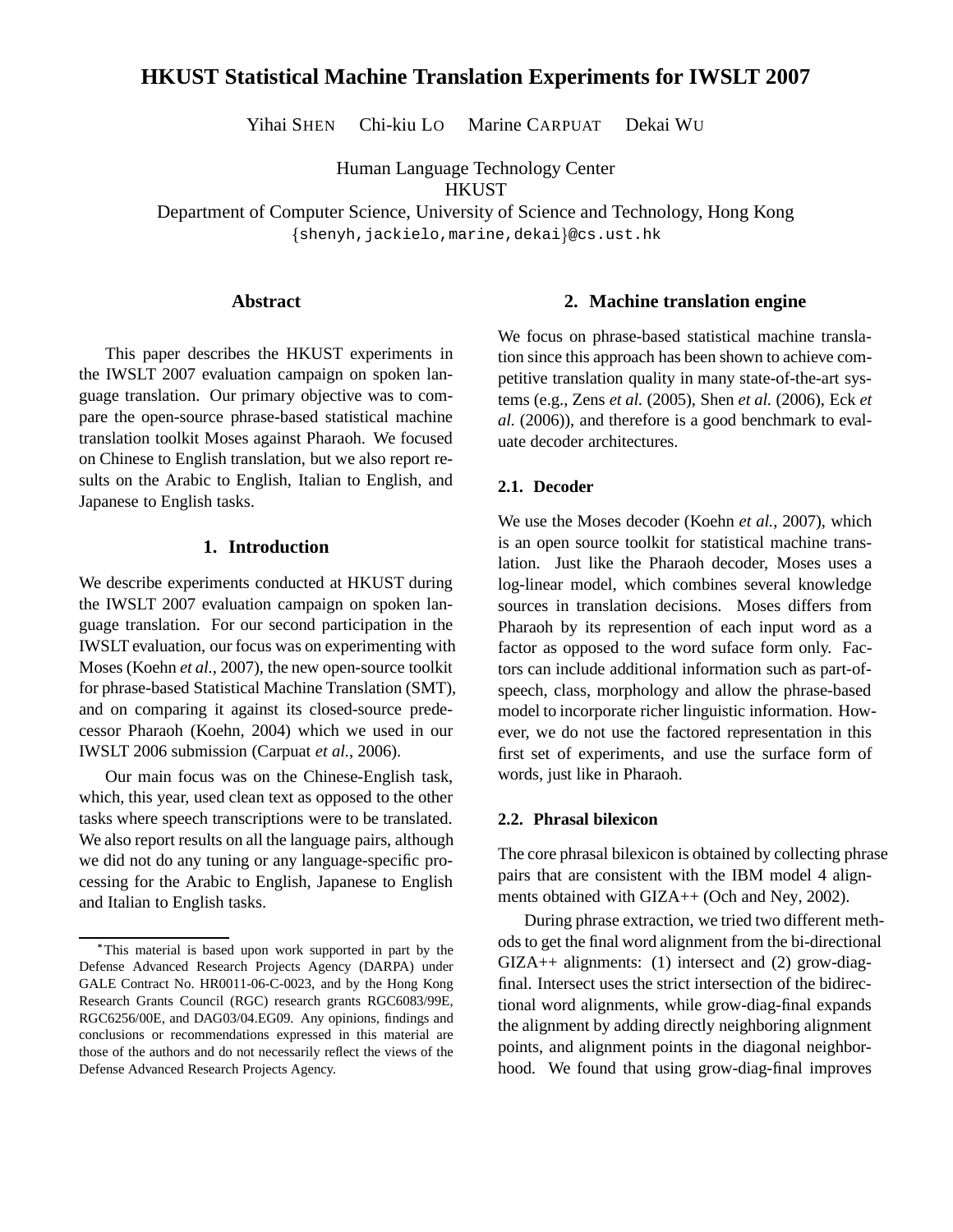| <b>IWSLT-07</b> data set | #<br>sentences | resegmentation | sentences | original $\vert$ # sentences after $\vert$ BLEU with original $\vert$ BLEU after resegmentation |
|--------------------------|----------------|----------------|-----------|-------------------------------------------------------------------------------------------------|
| CE devtest1              | 506            | 546            | 41.09     | 42.05                                                                                           |
| CE devtest2              | 500            | 543            | 42.43     | 43.76                                                                                           |
| CE devtest3              | 506            | 558            | 51.68     | 53.51                                                                                           |

Table 1: Resegmenting test sentences improves BLEU score.

Table 2: IWSLT-07 Training data statistics computed for the 4 language pairs

| TWO IS THE DISTRIBUTION OF A CONTROLLED VOILED WAS TOT THE HOMEOWED DWILD |                        |                |                        |                  |  |  |  |  |
|---------------------------------------------------------------------------|------------------------|----------------|------------------------|------------------|--|--|--|--|
| <b>Training data statistics</b>                                           | <b>Chinese-English</b> | Arabic-English | <b>Italian-English</b> | Japanese-English |  |  |  |  |
| Number of bisentences                                                     | 39953                  | 19972          | 19972                  | 39953            |  |  |  |  |
| Vocabulary size (input lang)                                              | 11178                  | 25152          | 17917                  | 12535            |  |  |  |  |
| Vocabulary size (English)                                                 | 18992                  | 13337          | 13337                  | 18992            |  |  |  |  |

BLEU by around 0.5 over using intersect on the development test sets.

Since the IWSLT data consists of short sentences in a well-defined domain, we learn relatively long phrasal translations, allowing phrases of length up to 20 words.

### **2.3. Language model**

The language models used in the translation tasks are trained with Kneser-Ney smoothing using the SRI language modeling toolkit (Stolcke, 2002). For the Arabic, Italian and Japanese tasks, the default language model was a trigram. While for the Chinese to English task, we used a 4-gram model and also an additional trigram model trained on the English gigaword corpus.

# **3. Chinese-English experimental setup**

# **3.1. Data description**

The training set is exactly the same as for the IWSLT 2006 evaluation campaign. They contain relatively short sentences from simple conversations in the travel domain drawn from the multilingual *Basic Travel Expression Corpus (BTEC)*.

The development test sets are the same as for IWSLT 2006, with the addition of the evaluation test data from IWSLT 2006. The first three development test set, the training data are clean text and the remaining two are transcriptions of the output of speech recognition systems.

This year, the Chinese-English test data consisted of clean text only. This contrast from previous evaluations where manual and automatic transcriptions of speech had to be translated. The IWSLT 2007 test set therefore matches more closely with the training data and the first

three development test data, as opposed to the more recent Chinese-English tasks where automatic transcriptions of read and spontaneous speech were used.

# **3.2. Training data preprocessing**

For the training data, we used the same basic preprocessing as in our IWSLT 2006 submission, which consists in performing tokenization and case normalization. The case normalization method is the same as the one described in Zollmann *et al.* (2006), where the first word of the sentence is normalized to its most frequent form.

**English**: The English was simply tokenized and case-normalized in the same manner for all languages.

**Chinese:** We use the LDC segmenter to re-segment the Chinese side of the corpus to get a better segmentation.

### **3.3. English text normalization**

For all language pairs, in addition to training data normalization, we use simple heuristics to normalize punctuation, capitalization and contractions in the English output.

### **3.4. Improved sentence segmentation**

Since the training data is drawn from clean text as opposed to speech transcriptions, we took advantage of the punctuation to resegment parallel sentences. This improves the quality of the word alignment, of the bilexicon and of the final translations.

Since the Chinese-English evaluation test set also used clean text, simple heuristics could also be used at testing time to improve the sentence segmentation of the decoder input. This prohibits incorrect long dis-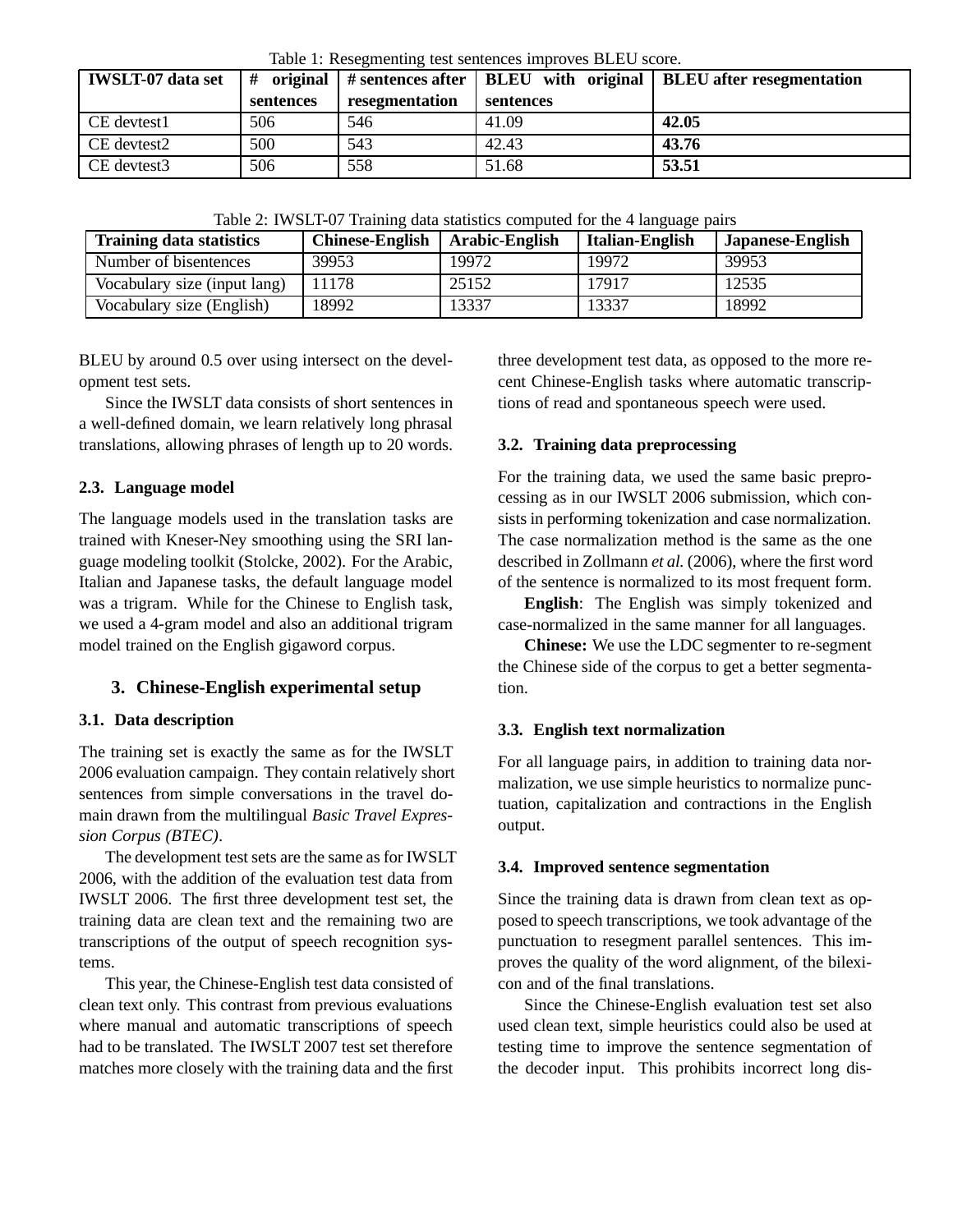| <b>IWSLT-07</b> task | <b>Clean Transcription</b> | <b>ASR Output</b> |
|----------------------|----------------------------|-------------------|
| Chinese-English      | 34.26                      | N/A               |
| Arabic-English       | 19.51                      | 14.20             |
| Italian-English      | 17.02                      | 17.02             |
| Japanese-English     | 40.51                      | 32.49             |

 $T<sub>1</sub>11: 2: O(f<sub>2</sub>1)1 H<sub>1</sub>1$ 

Table 4: Evaluation of translation quality on the Chinese to English translation task (clean transcriptions only)

| <b>IWSLT-07</b> data set | <b>BLEU</b> | <b>NIST</b> | <b>METEOR</b> | <b>METEOR</b><br>$\bf{no}$ | <b>TER</b> | <b>WER</b> | <b>PER</b> | <b>CDER</b> |
|--------------------------|-------------|-------------|---------------|----------------------------|------------|------------|------------|-------------|
|                          |             |             |               | synonyms                   |            |            |            |             |
| CE devtest1 (buggy)      | 45.49       | 7.78        | 66.11         | 64.50                      | 36.13      | 41.68      | 36.25      | 37.10       |
| CE devtest1              | 46.32       | 8.00        | 68.01         | 66.41                      | 36.18      | 41.35      | 36.12      | 37.14       |
| CE devtest2 (buggy)      | 48.23       | 8.32        | 68.98         | 67.22                      | 34.99      | 40.78      | 34.45      | 35.43       |
| CE devtest2              | 49.77       | 8.82        | 71.88         | 69.85                      | 34.47      | 40.12      | 33.41      | 34.58       |
| CE devtest3 (buggy)      | 56.44       | 9.26        | 76.57         | 74.47                      | 29.40      | 34.16      | 28.86      | 33.02       |
| CE devtest3              | 58.29       | 9.61        | 78.48         | 76.28                      | 28.29      | 32.67      | 27.62      | 29.15       |
| CE test (buggy)          | 34.04       | 6.18        | 58.28         | 56.50                      | 45.53      | 49.15      | 44.17      | 41.53       |
| CE test                  | 35.12       | 6.51        | 60.47         | 58.57                      | 44.89      | 48.30      | 43.40      | 41.50       |

tance reorderings, and therefore significantly improves the translation quality of long sentences. Table 1 reports the impact of test sentence resegmentation on BLEU score under a preliminary experimental setting.

### **4. Experimental setup for other language pairs**

For all other language pairs, we simply ran the system without any tuning, and with only minimal language specific processing.

Training corpus statistics for all the additional tasks can be found in Table 2. The Japanese-English training corpora contain twice as many sentences as the Arabic-English and Italian-English corpora. The English side of Arabic-English and Italian-English parallel text is a subset of that available for Chinese-English and Japanese-English.

We only performed basic tokenization for Arabic, Italian and Japanese. No sentence resegmentation nor additional normalization were performed for these tasks.

**Arabic**: In contrast with the 4 other languages considered, Arabic is a morphologically rich language and requires more sophisticated processing. The Arabic text is first converted to the Buckwalter romanization scheme. Tokenization and lemmatization are performed using the ASVMT Arabic morphological analysis toolkit (Diab, 2005). An Arabic word is typically formed of a stem, and possibly affixes and clitics. Affixes are inflectional markers for tense, gender and/or number, while the clitics include some prepositions, conjunctions, determiners, etc. Tokenization, which consists of separating those syntactic units, is the first step of processing in ASVMT. This is followed by lemmatization which, in ASVMT, refers to a normalization step where the tokens coming from stems that were modified when agglutinated are converted back to their original form.

**Italian:** We preprocessed the Italian corpus just like the English corpus: it was simply tokenized, using the same rules as for English, and case-normalized. This is obviously not optimal, as Italian presents more morphological inflexions than English, as suggested by the larger vocabulary size on the Italian side of the training data than on the English side (Table 2.)

**Japanese:** We used the provided word segmentation and did not perform any additional processing.

# **5. Experimental results**

The official BLEU scores for HKUST's submitted runs, which were buggy due to accidental errors in combining the models and parameters used in the experiments, are shown in Table 3 for all four language pairs. The official results were only automatically evaluated using BLEU score (Papineni *et al.*, 2002). We achieved a BLEU score of 34.26 on Chinese to English read speech translation. There were 9 primary submissions to that task, with BLEU scores ranging from 19.34 to 40.77.

Our subsequent debugged runs yielded higher trans-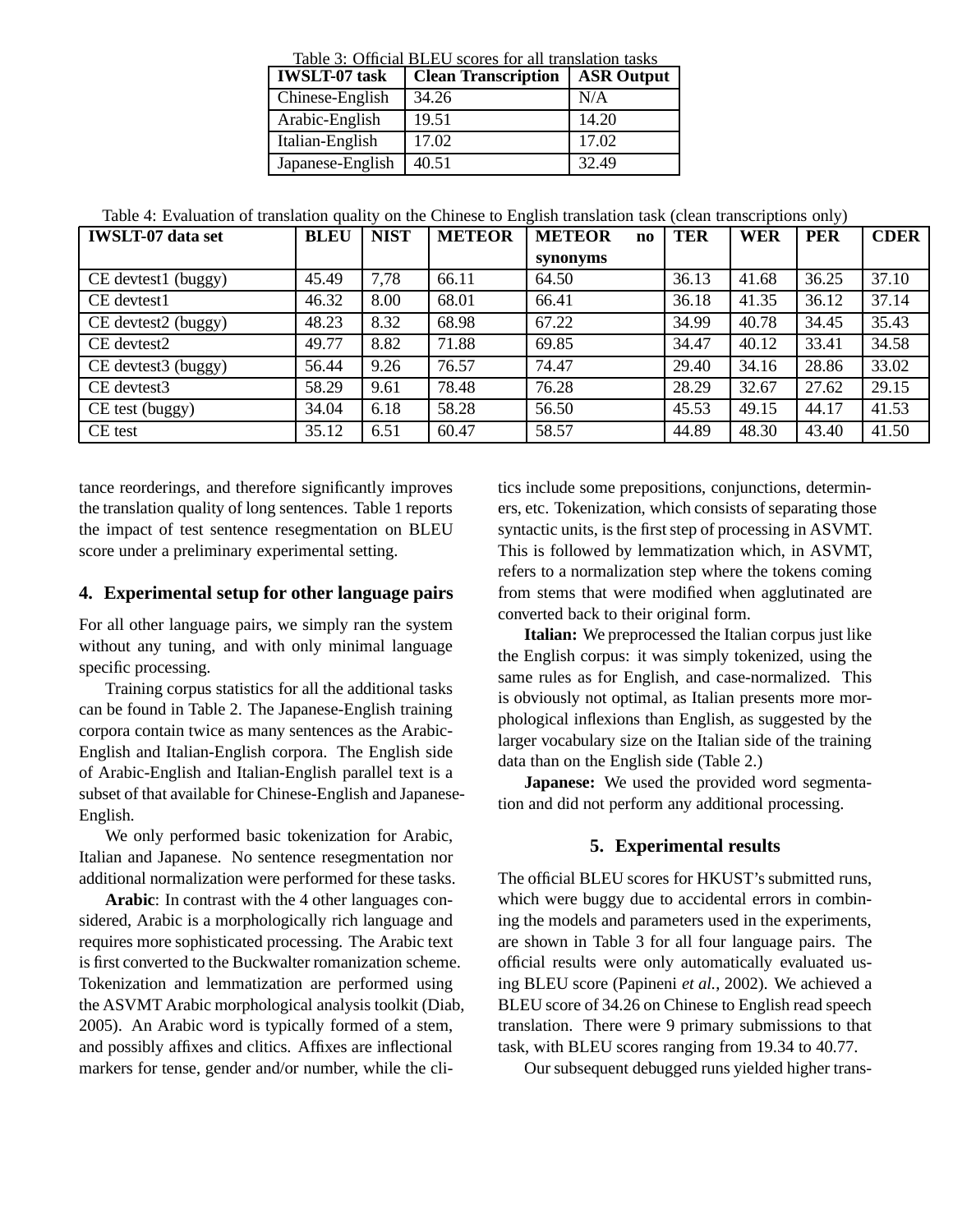lation accuracy. Updated results for our debugged runs on the development sets are reported in Table 4 for the Chinese-English task. For running the submitted buggy model on the official IWSLT-07 test set, there is a slight difference between the official BLEU score of 34.26 and our own measurement of 34.04. This difference appears to be caused by slight differences between BLEU scoring tools and settings (the tool we are using appears to give lower scores).We also computed the other most commonly used automatic evaluation metrics for translation quality: NIST (Doddington, 2002), METEOR (Banerjee and Lavie, 2005) and Translation Edit Rate (TER) (Snover *et al.*, 2006), Word Error Rate (WER), Position-Independent Word Error Rate (PER) and CDER (Leusch *et al.*, 2006).

### **6. Comparing Moses results with Pharaoh**

Using the same phrasal bilexicon and language model as with Moses, we performed several contrastive runs using Pharaoh, all other settings being identical. Results are reported in Table 5 for three different baseline experimental settings. We performed many experimental runs in which we vary the experimental settings and pre or post processing steps, e.g. phrase tables, language models, to compare the translation quality produced by Pharoah and Moses. The BLEU scores show that Moses almost always outperforms Pharaoh.

# **7. Contrastive experiments: WSD and ITG decoding**

We also contrasted the Moses results with other decoder architectures that are quite different from both Moses itself and Pharaoh, although this was not our focus in this set of experiments, and work on each decoder was done independently.

The first contrastive decoder is the Word Sense Disambiguation (WSD) augmented system described in Carpuat and Wu (2007). The phrasal bilexicon is augmented with dynamically computed context-sensitive translation probabilities, based on traditional WSD models trained on the phrase-aligned parallel text. In this paper, we used WSD to augment Moses instead of Pharaoh.

The second contrastive decoder is based on a Bracketing Inversion Transduction Grammar (BITG) model, as described in Wu (1996) and Wu (1997).

The BLEU scores show that in the runs where the WSD-augmented Moses model or the BITG decoder are available, they outperform both Moses and Pharaoh. Table 5: BLEU scores for a representative sample of decoding runs using Moses vs. Pharaoh and other decoder

| Run            | <b>Pharaoh</b> | <b>Moses</b> | WSD   | <b>BITG</b> |
|----------------|----------------|--------------|-------|-------------|
| No.            |                |              |       |             |
| 1              | 41.14          | 41.17        |       |             |
| $\overline{2}$ | 41.65          | 41.70        | 43.47 |             |
| 3              | 42.05          | 42.16        |       | 43.04       |
| 4              | 43.40          | 43.55        |       |             |
| 5              | 41.92          | 42.26        |       |             |
| 6              | 42.80          | 43.19        |       |             |
| 7              | 43.76          | 44.28        |       |             |
| 8              | 44.17          | 44.64        |       |             |
| 9              | 51.64          | 52.19        |       |             |
| 10             | 52.15          | 52.59        |       |             |
| 11             | 53.51          | 53.64        |       |             |
| 12             | 53.87          | 53.53        |       |             |

### **8. Conclusion**

We have described experiments conducted at HKUST during the IWSLT 2007 evaluation campaign on spoken language translation, focussing primarily on the Chinese to English translation task. The open-source Mosesbased decoder system achieves slightly higher performance on average than its closed-source predecessor Pharaoh, and therefore constitutes a reasonable baseline for further experiments with other decoder architectures, such as the promising contrastive experiments with HKUST architectures utilizing WSD-augmented and ITG-based decoding.

#### References

- Satanjeev Banerjee and Alon Lavie. METEOR: An automatic metric for MT evaluation with improved correlation with human judgement. In *Proceedings of Workshop on Intrinsic and Extrinsic Evaluation Measures for MT and/or Summarization at the 43th Annual Meeting of the Association of Computational Linguistics (ACL-2005)*, Ann Arbor, Michigan, June 2005.
- Marine Carpuat and Dekai Wu. Improving statistical machine translation using word sense disambiguation. In *The 2007 Joint Conference on Empirical Methods in Natural Language Processing and Com-*